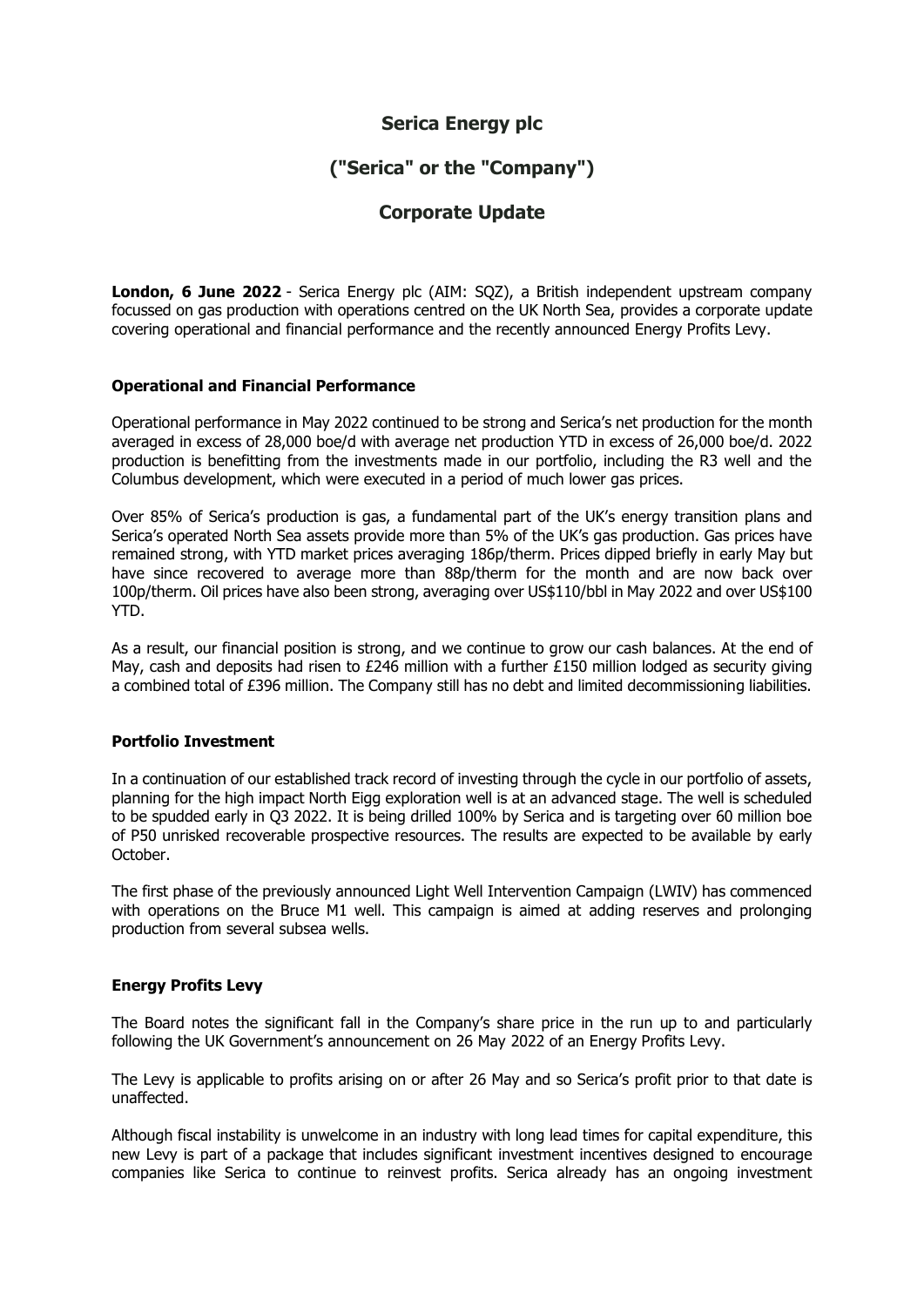programme including the LWIV campaign and the North Eigg exploration well in 2022. Based on our current understanding of the Levy, this programme will qualify to benefit from these incentives with each £1 invested by Serica offering an overall tax saving of up to 91.25 pence. Our planned 2022 expenditure on the North Eigg well and the LWIV campaign is around £60 million which we expect to be eligible towards this tax saving. This will offset a large element of the Energy Profits Levy that would otherwise be payable on Serica's profits this year.

Moreover, we are evaluating additional candidate projects designed to increase the productivity of the Bruce hub. Our strong cash balances with no borrowings, 100% of cash flows from our shares of the BKR assets and now enhanced investment incentives puts Serica in a strong position to continue to prosper as it adapts its strategy to changing circumstances.

The Company will be holding its Annual General Meeting on 30 June and looks forward to presenting our forward plans in more detail and hearing shareholder views.

### **Mitch Flegg, Chief Executive of Serica Energy, commented:**

"Our established strategy of investing in our portfolio to enhance production and create greater value means that Serica is well placed to take advantage of the investment incentives included in the Levy. We have built a strong cash position and balance sheet and this, combined with strong cash flows and being a current taxpayer, gives us the leverage and resources to do so.

Although Serica has financial strength, our industry operates within unusually long investment horizons against a backdrop of often highly volatile commodity markets and business cycles. We therefore encourage policy makers to consider the importance of fiscal stability in enabling government and industry to meet the mutually set objectives of sustaining investment in the UKCS at a level capable of ensuring security of oil and gas supply in volatile markets and delivering energy transition targets.

Serica will maintain its focus on delivering vital hydrocarbons to the UK and doing so in an environmentally sensitive manner, whilst continuing to build value for stakeholders."

#### **Regulatory**

This announcement contains inside information for the purposes of Article 7 of EU Regulation 596/2014, as retained in the UK pursuant to S3 of the European Union (Withdrawal) Act 2018.

The technical information contained in the announcement has been reviewed and approved by Fergus Jenkins, VP Technical at Serica Energy plc. Mr. Jenkins (MEng in Petroleum Engineering from Heriot-Watt University, Edinburgh) is a Chartered Engineer with over 25 years of experience in oil & gas exploration, development and production and is a member of the Institute of Materials, Minerals and Mining (IOM3) and the Society of Petroleum Engineers (SPE).

#### **Enquiries:**

| <b>Serica Energy plc</b><br>Tony Craven Walker, Executive Chairman<br>Mitch Flegg, CEO | +44 (0)20 7390 0230 |
|----------------------------------------------------------------------------------------|---------------------|
| Peel Hunt (Nomad & Joint Broker)<br>Richard Crichton / David McKeown / Alexander Allen | +44 (0)20 7418 8900 |
| Jefferies (Joint Broker)<br>Tony White / Will Soutar                                   | +44 (0)20 7029 8000 |